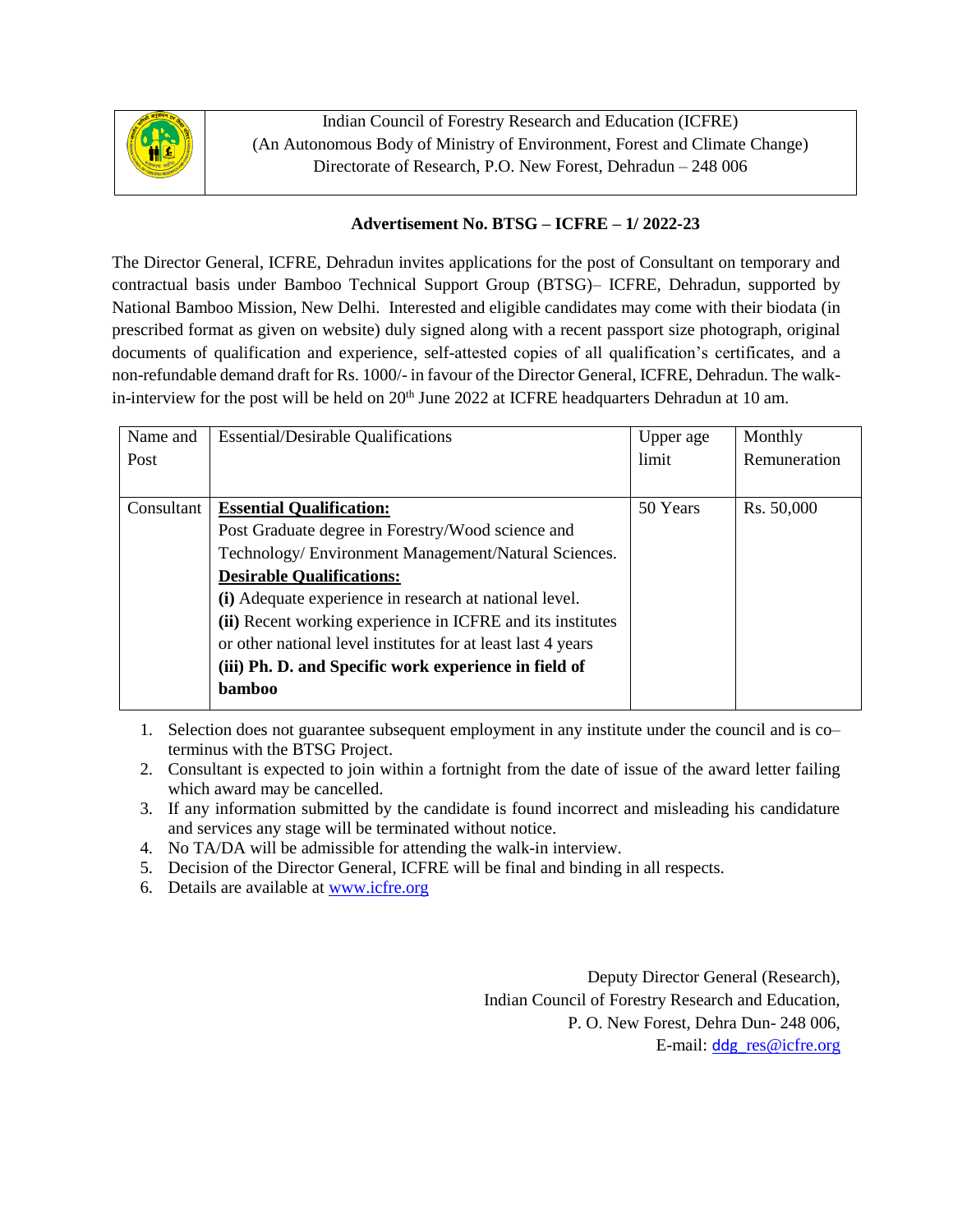

भारतीय वानिकी अनुसंधान और शिक्षा परिषद (भा.वा.अ.शि.प.) (पर्यावरण, वन और जलवायु परिवर्तन मंत्रालय का एक स्वायत्त निकाय) अनुसंधान निदेशालय, पो. ओ., न्यू फॉरेस्ट, देहरादून – 248 006

#### विज्ञापन संख्या बी.टी.एस.जी.–भा.वा.अ.शि.प.– 1 / 2022–23

महानिदेशक, भा.वा.अ.शि.प, देहरादून बांस तकनीकी सहायता समूह (बीटीएसजी)– भा.वा.अ.शि.प., देहरादून राष्ट्रीय बांस मिशन, नई दिल्ली द्वारा समर्थित, के अंतर्गत अस्थायी और संविदा आधार पर सलाहकार के पद के लिए आवेदन आमंत्रित करते है। इच्छुक एवं योग्य उम्मीदवार अपने बायोडाटा के साथ (वेबसाइट पर दिए गए निर्धारित प्रारूप में) विधिवत रूप से हस्ताक्षरित एक नवीन पासपोर्ट आकार की फोटो, योग्यता और अनुभव के मूल दस्तावेज, सभी योग्यता प्रमाणपत्रों की स्व-सत्यापित प्रतियां और महानिदेशक, भा.वा.अ.शि.प., देहरादून के पक्ष में रु. 1000 / - का गैर-वापसी डिमांड ड्राफ्ट के साथ आ सकते हैं। पद के लिए वॉक–इन–इंटरव्यू दिनांक 20 जून 2022 को भा.वा.अ.शि.प. मुख्यालय देहरादून में प्रातः 10 बजे आयोजित किया जाएगा।

| नाम और पद | आवश्यक / वाछनीय योग्यताएं                                                                                                                                                                                                                                            | ऊपरी आयु<br>सीमा | मासिक<br>पारिश्रमिक |
|-----------|----------------------------------------------------------------------------------------------------------------------------------------------------------------------------------------------------------------------------------------------------------------------|------------------|---------------------|
|           |                                                                                                                                                                                                                                                                      |                  |                     |
| सलाहकार   | आवश्यक योग्यताएं<br>वानिकी / काष्ठ विज्ञान और प्रौद्योगिकी / पर्यावरण<br>प्रबंधन / प्राकृतिक विज्ञान में स्नातकोत्तर डिग्री।<br>वांछनीय योग्यताएं<br>अनुसंधान में राष्ट्रीय स्तर पर यथोचित अनुभव।<br>(i)<br>(ii) भा.वा.अ.शि.प एवं इसके संस्थानों अथवा अन्य राष्ट्रीय | 50 वर्ष          | रू. 50,000.00       |
|           | स्तर के संस्थानों में कम से कम 4 वर्ष का कार्य करने<br>का अनुभव।<br>(iii) बांस के क्षेत्र में पी.एच.डी. एवं विशिष्ट कार्य अनुभव।                                                                                                                                     |                  |                     |

- 1. चयन परिषद के तहत किसी भी संस्थान में अनुवर्ती रोजगार की गारंटी नहीं देता है और यह बी.टी.एस.जी. परियोजना के साथ समाप्त हो जाएगा।
- 2. सलाहकार को नियुक्ति पत्र जारी होने की तिथि के एक पखवाड़े के भीतर सेवाभार ग्रहण करना अपेक्षित है, अन्यथा नियुक्ति निरस्त की जा सकती है।
- 3. यदि उम्मीदवार द्वारा प्रस्तुत की गई कोई भी जानकारी गलत और भ्रामक पाई गई तो उसकी उम्मीदवारी एवं सेवाओं को किसी भी चरण में बिना किसी सूचना के समाप्त कर दिया जाएगा।
- 4. वॉक-इन इंटरव्यू में भाग लेने के लिए कोई टीए / डीए स्वीकार्य नहीं होगा।
- महानिदेशक, भा.वा.अ.शि.प. का निर्णय सभी मामलों में अंतिम एवं बाध्यकारी होगा। 5.
- विस्तृत–विवरण www.icfre.org उपलब्ध हैं। 6.

उप महानिदेशक (अनुसंधान) भारतीय वानिकी अनुसंधान एवं शिक्षा परिषद, पो.ओ. न्यू फॉरेस्ट, देहरादून - 248 006, ईमेल-ddg res@icfre.org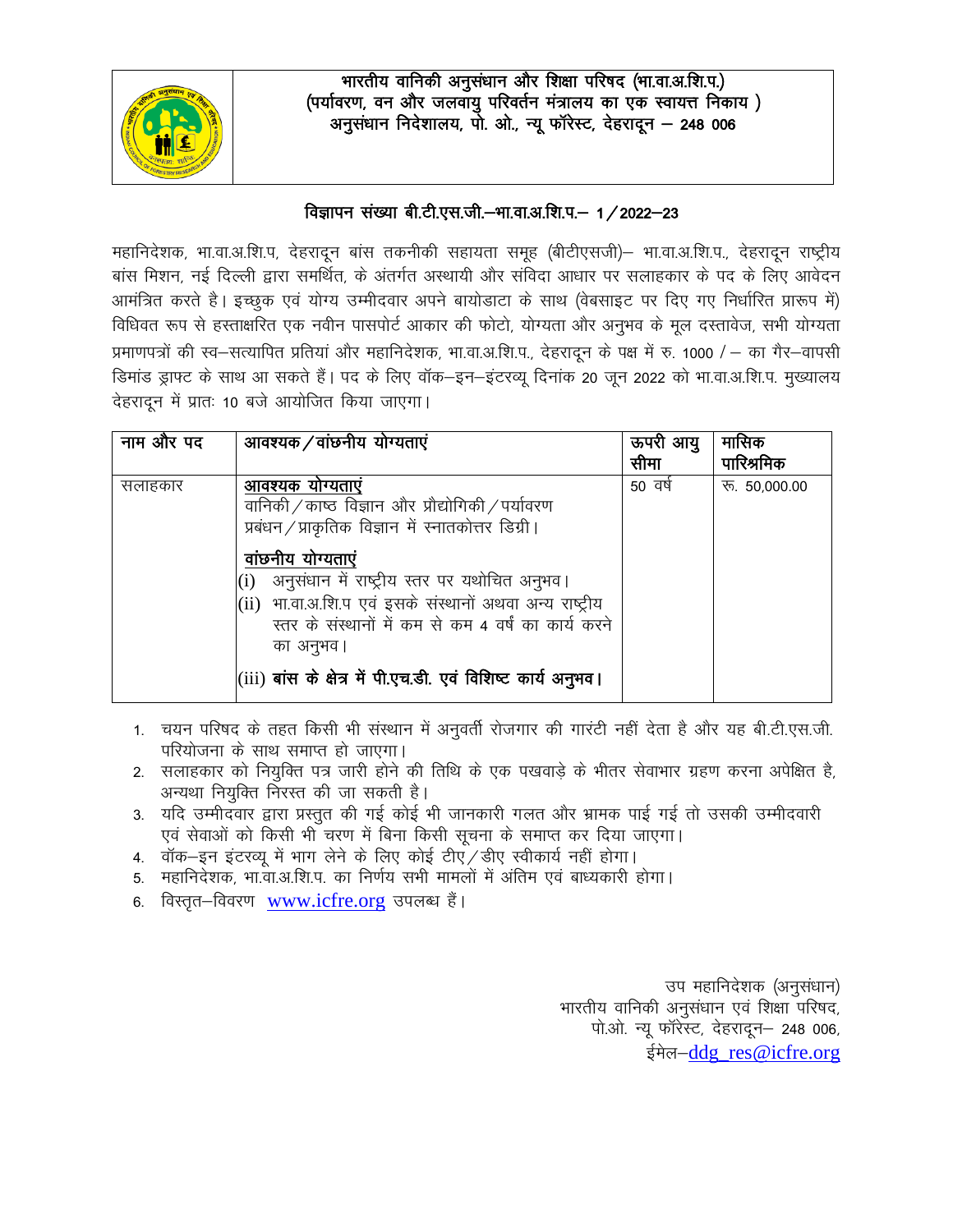# **Performa for Biodata**

| 1. | <b>Name in full</b> (in capital letters)         |  |
|----|--------------------------------------------------|--|
| 2. | Father's name                                    |  |
| 3. | Date of Birth (DD/MM/YY)                         |  |
| 4. | Age as on date of walk in<br>interview           |  |
| 5. | <b>Full postal address for</b><br>correspondence |  |
| б. | Mobile No.<br><b>Alternative Phone No.</b>       |  |
| 7. | <b>Email-ID</b>                                  |  |



8. **Educational Qualification** :

| Degree/<br><b>Diploma</b> | <b>Board</b> /<br><b>University</b> | Year | Subject(s) | %Marks | <b>Division</b> |
|---------------------------|-------------------------------------|------|------------|--------|-----------------|
|                           |                                     |      |            |        |                 |
|                           |                                     |      |            |        |                 |
|                           |                                     |      |            |        |                 |

## **9. Professional Qualifications:**

| Degree/        | <b>Board</b> /    | Year | Subject(s) | <b>%Marks</b> | <b>Division</b> |
|----------------|-------------------|------|------------|---------------|-----------------|
| <b>Diploma</b> | <b>University</b> |      |            |               |                 |
|                |                   |      |            |               |                 |
|                |                   |      |            |               |                 |
|                |                   |      |            |               |                 |
|                |                   |      |            |               |                 |
|                |                   |      |            |               |                 |
|                |                   |      |            |               |                 |

## **10. Professional Experience:**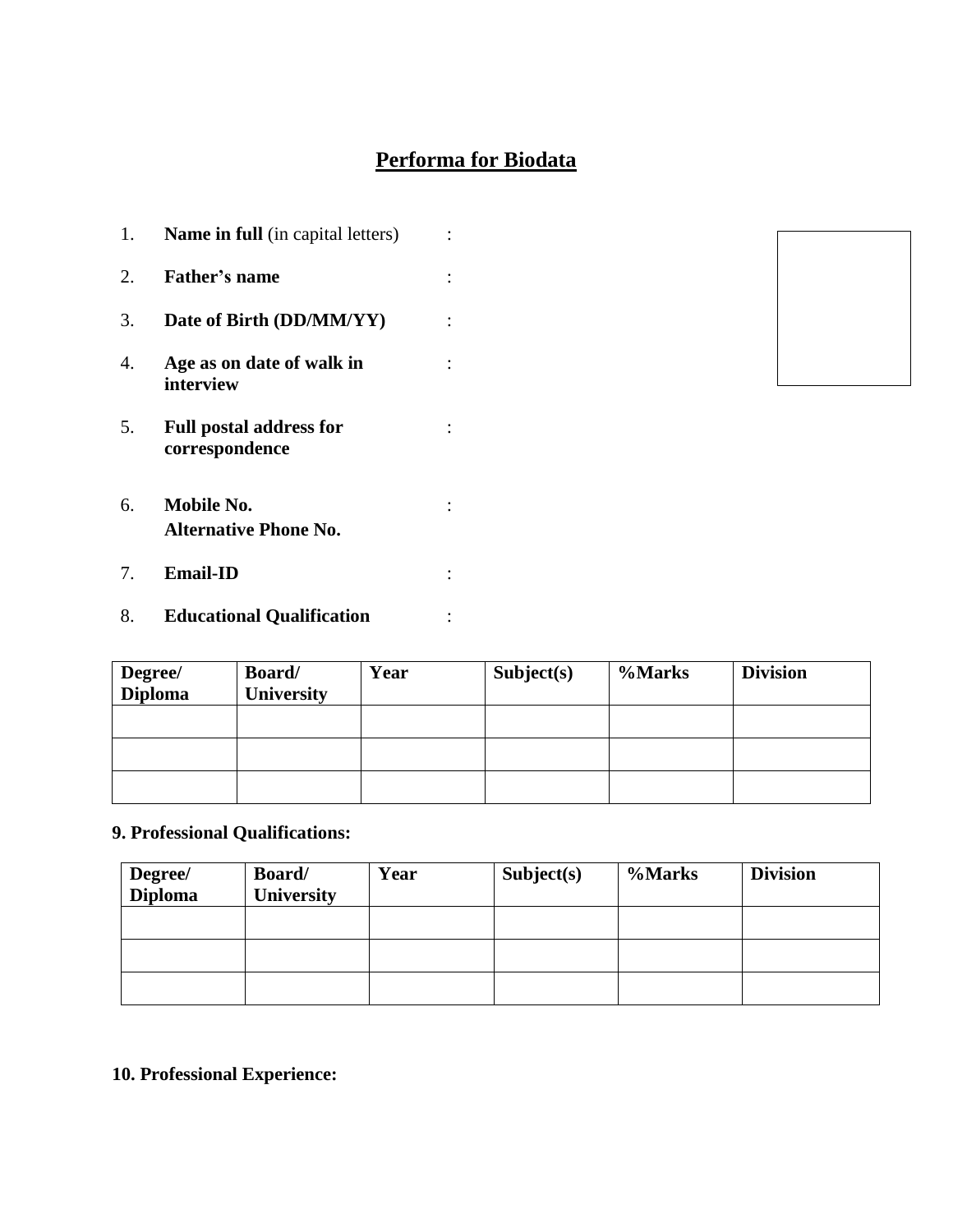| <b>Designation</b> | <b>Nature</b> | <b>Organization/Institutional</b> | <b>Period</b> |    | <b>Experience</b> |
|--------------------|---------------|-----------------------------------|---------------|----|-------------------|
|                    | of work       | & place of posting                | <b>From</b>   | To | (Years/Months)    |
|                    |               |                                   |               |    |                   |
|                    |               |                                   |               |    |                   |
|                    |               |                                   |               |    |                   |

## **11. Experience:**

#### **11.1 Experience (During duration of Ph.D.).**

#### **11.2. Experience (Other than Ph.D. duration).**

- (a). Experience during last four years.
- (b). Experience beyond last four years.

#### **11.3. Experience (related to bamboo related activities).**

## **11.4. Experience related to project coordination and scientific management.**